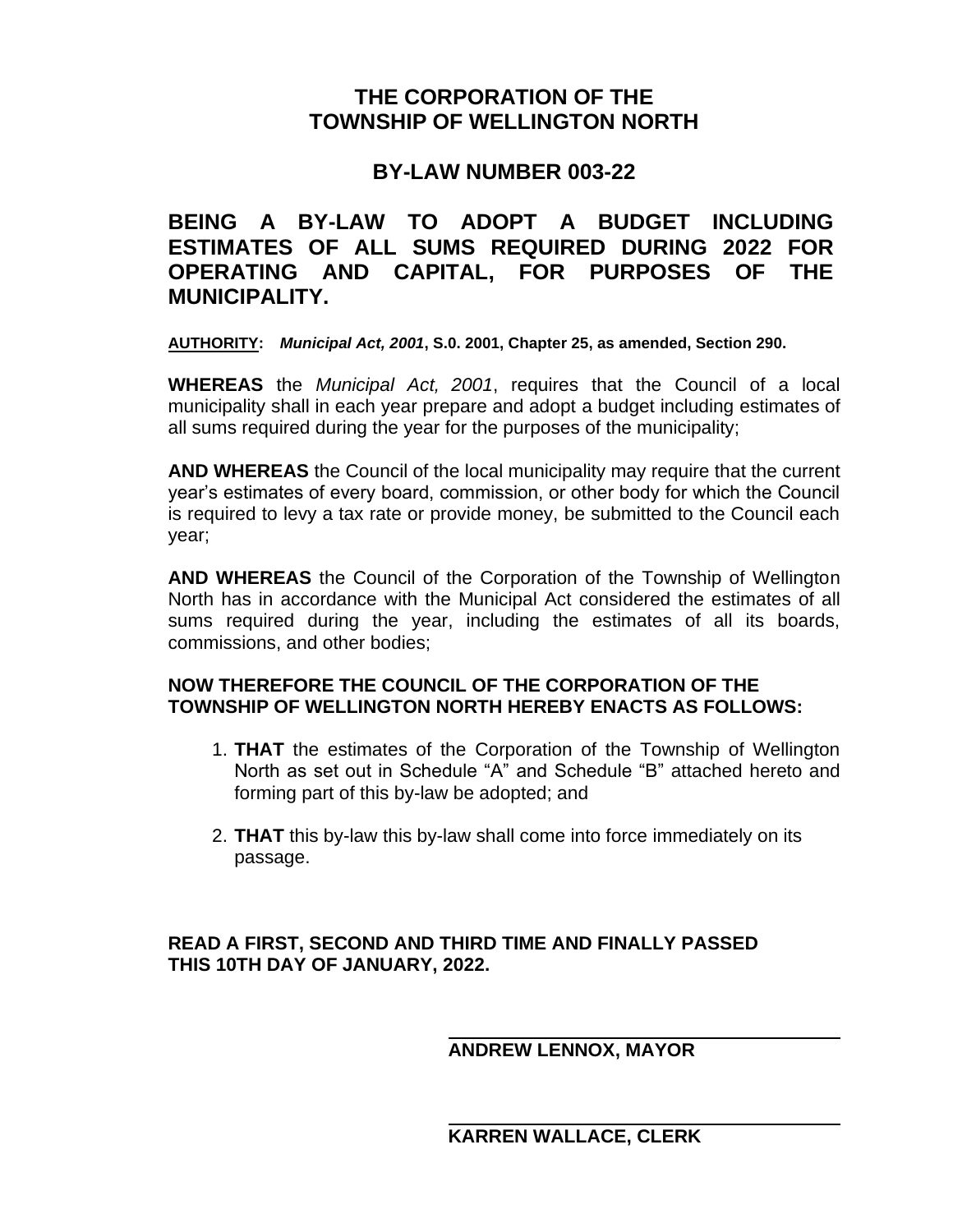#### TOWNSHIP OF WELLINGTON NORTH 2022 OPERATING BUDGET (By Account Groupings) BY-LAW 003-22 SCHEDULE "A"

|                                                |              |             |             | <b>NET BUDGET CHANGE</b>        |          |
|------------------------------------------------|--------------|-------------|-------------|---------------------------------|----------|
|                                                | 2020 ACTUALS | 2021 BUDGET | 2022 BUDGET | $\overline{\boldsymbol{\zeta}}$ | %        |
| <b>REVENUE</b>                                 |              |             |             |                                 |          |
| General Expenses/revenues (Surplus fwd)        |              |             |             |                                 |          |
| Tax Levy Requirement                           | 7,672,956    | 7,819,132   | 8,091,238   | 272,106                         | 3.5%     |
| PIL'S and Supplementary Taxes                  | 861,618      | 421,106     | 422,896     | 1,790                           | 0.4%     |
| <b>OMPF Allocation</b>                         | 1,283,700    | 1,277,500   | 1,300,600   | 23,100                          | 1.8%     |
| Tax Write/Offs                                 | (104, 908)   | (103, 800)  | (103, 800)  |                                 | 0.0%     |
| <b>Grants and Subsidies</b>                    | 46,995       | 70,700      | 71,700      | 1,000                           | 1.4%     |
| <b>Municipal Recoveries</b>                    | 146,349      | 155,500     | 155,500     |                                 | 0.0%     |
| Licences, Permits and Rents                    | 508,507      | 585,968     | 606,268     | 20,300                          | 3.5%     |
| <b>Fines and Penalties</b>                     | 158,332      | 150,000     | 150,000     |                                 | 0.0%     |
| <b>User Fees and Charges</b>                   | 5,796,396    | 5,584,043   | 5,765,694   | 181,651                         | 3.3%     |
| Sales Revenue                                  | 60,521       | 76,960      | 76,960      |                                 | 0.0%     |
| <b>Other Revenue</b>                           | 487,469      | 233,850     | 209,349     | (24, 501)                       | $-10.5%$ |
| <b>Internal Recoveries</b>                     | 609,240      | 624,310     | 655,750     | 31,440                          | 5.0%     |
| Capital Project Recovery                       |              |             |             |                                 | 0.0%     |
| Transfer from Reserves/Reserve Funds           | 1,241,100    | 934,166     | 727,947     | (206, 219)                      | $-22.1%$ |
| <b>Total Revenue</b>                           | 18,768,275   | 17,829,435  | 18,130,102  | 300,667                         | 1.7%     |
| <b>EXPENDITURES</b>                            |              |             |             |                                 |          |
| Salaries, Wages and Employee Benefits          | 4,756,908    | 5,265,578   | 5,478,746   | 213,168                         | 4.0%     |
| Long Term Debenture Charges                    | 1,468,374    | 934,166     | 821,481     | (112, 685)                      | $-12.1%$ |
| Materials, Supplies and Equipment              | 2,744,014    | 3,385,423   | 3,462,377   | 76,954                          | 2.3%     |
| <b>Contracted Services</b>                     | 1,738,576    | 1,927,115   | 2,029,912   | 102,797                         | 5.3%     |
| Rents, Insurance and Financial Expenses        | 758,098      | 499,204     | 554,600     | 55,396                          | 11.1%    |
| <b>External Transfers</b>                      | 251,160      | 249,156     | 259,947     | 10,791                          | 4.3%     |
| <b>Internal Charges</b>                        | 609,239      | 624,310     | 655,780     | 31,470                          | 5.0%     |
| <b>Total Expenditures</b>                      | 12,326,369   | 12,884,952  | 13,262,843  | 377,891                         | 2.9%     |
| Net Revenue Before Transfers                   | 6,441,906    | 4,944,483   | 4,867,259   | (77, 224)                       | $-1.6%$  |
|                                                |              |             |             |                                 |          |
| <b>Transfer to Reserves</b>                    | 1,184,480    | 1,465,003   | 1,454,028   | (10, 975)                       | $-0.7%$  |
| <b>Transfer to Reserve Fund</b>                | 95,024       | 5,000       | 5,000       |                                 | 0.0%     |
| Transfer to Capital Fund                       | 3,681,047    | 3,474,480   | 3,408,231   | (66, 249)                       | $-1.9%$  |
| Surplus (for transfer to reserves - Estimated) | 1,481,355    |             |             |                                 | 0.0%     |
|                                                | 6,441,906    | 4,944,483   | 4,867,259   | (77, 224)                       | $-1.6%$  |
| <b>Net Operating Surplus (Deficit)</b>         |              |             |             |                                 |          |

 272,106 \*1% tax rate = \$80,912.38 3.48% Tax Levy Increase % Tax Levy Change